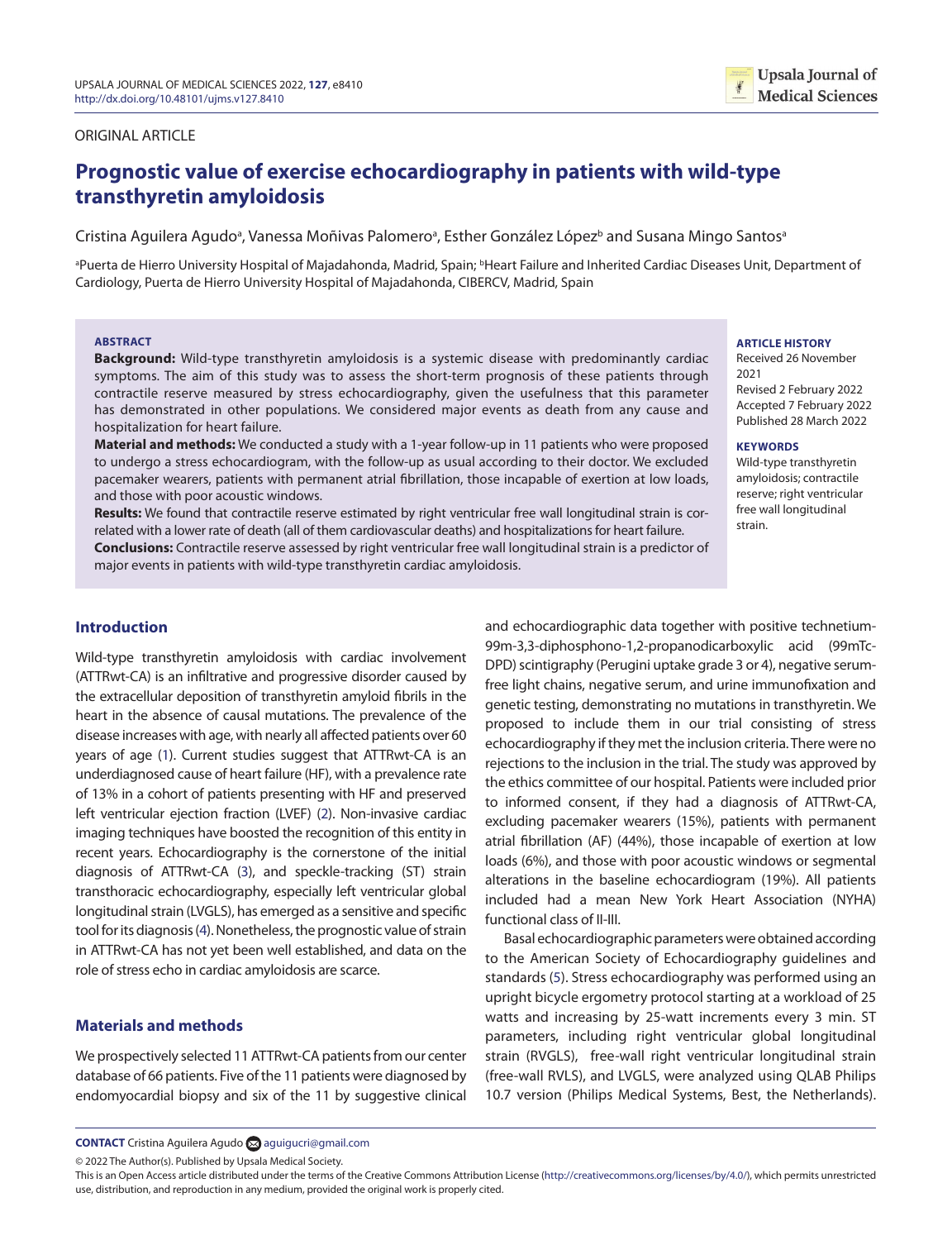<span id="page-1-7"></span><span id="page-1-6"></span>Contractile reserve (CR) was defined as a 2% increase over the basal LVGLS, RVGLS, and free-wall RVLS or an increase of 5% in LVEF [\(6](#page-2-5), [7](#page-2-6)). The major cardiovascular (CV) events including death from any cause and HF hospitalizations during follow-up were captured for the analysis. No specific follow-up of the patients was performed because they were included in the study; however, it was established at the discretion of the treating doctor.

The distribution of all study variables was assessed using the Kolmogorov–Smirnov test, rejecting the assumption of normality when the significance reached in the test was <0.05. Categorical variables are presented as frequencies and percentages, and continuous variables are expressed as mean ± standard deviation (or median and interquartile range in those which do not fit the normal distribution). To calculate the differences between groups, the chi–square test was used to compare categorical variables and Student's *t*-test for independent samples for continuous variables (or Mann–Whitney test if they do not fit a normal distribution). A value of *P* < 0.05 was considered statistically significant.

An event-free survival curve (Kaplan–Meier estimate) was performed by dividing the patients according to the presence or absence of CR in the stress echocardiogram, while the groups were compared using the log-rank statistical test.

## **Results**

Of the 11 patients included (mean age 77.6  $\pm$  2.6 years; 91% male), only 2 (18%) achieved their predicted target heart rate during the stress echo. During a follow-up of  $1.6 \pm 0.1$  years, six patients (54.5%, from now on: Group 1) presented major events: three deaths (27.3%) and six HF hospitalizations (54.5%). In patients with events (Group 1), the prevalence of CR estimated both by LVEF and especially by strain parameters related to the right ventricle (RV) was lower compared with Group 2 (patients without CV events) ([Table 1](#page-1-0) and [2\)](#page-1-1).

<span id="page-1-4"></span>Group 1 was significantly older and had significantly higher left ventricle (LV) filling pressures at rest, assessed by mitral E/e' ratio at the lateral annulus. The presence of CR estimated by LVEF was lower in Group 1. Both RVGLS during exercise and CR assessed by this parameter were significantly higher in Group 2. Similarly, free-wall RVLS during exercise and CR estimated by this parameter were higher in Group 2 ( $-8.8 \pm 1.0$  vs.  $-18.3 \pm 1.0$ 1.0, *P* = 0.01; 0% vs. 100%, *P* = 0.002). CR assessed by free-wall RVLS emerged as a predictor of short-term survival free of death and HF hospitalizations with a log-rank p-value by Mantel-Cox of 0.034 ([Figure 1\)](#page-1-2). In addition, Group 2 was found to have a better RV function measured by the tricuspid annular plane systolic excursion (TAPSE) and annular systolic tissue Doppler imaging velocity on exertion compared with Group 1.

# <span id="page-1-5"></span>**Discussion**

The echocardiogram, especially the estimation of LVEF, is the main prognostic factor for patients with HF, indicating the initiation of pharmacological treatment or even implantation of cardioverter-

<span id="page-1-0"></span>

| Table 1. Echocardiographic parameters at rest and on exertion comparing     |
|-----------------------------------------------------------------------------|
| ATTRwt patients with CV events during follow-up (Group 1) and those free of |
| events (Group 2).                                                           |

| Variable                       | Group 1         | Group <sub>2</sub> | $\overline{P}$ |
|--------------------------------|-----------------|--------------------|----------------|
|                                | $n = 6$         | $n=5$              |                |
| Septal thickness (mm)          | $18 \pm 1.2$    | $16.6 \pm 0.7$     | 0.17           |
| Index LA volume $(mL/m^2)$     | $52.6 \pm 8.0$  | $44.6 \pm 6.0$     | 0.23           |
| Resting Lateral e' wave (cm/s) | $5.8 \pm 0.7$   | $9.9 \pm 1.7$      | 0.05           |
| Resting Lateral E/e' ratio     | $15.9 \pm 1.8$  | $9.0 \pm 1.6$      | 0.02           |
| Resting LVEF (%)               | $54.8 \pm 4.0$  | $52.8 \pm 2.5$     | 0.58           |
| LVEF on exertion (%)           | $45.3 \pm 6.4$  | $58.0 \pm 2.8$     | 0.14           |
| CR by LVEF (%)                 | 16.7            | 80                 | 0.05           |
| Resting LVGLS (%)              | $-13.0 \pm 1.0$ | $-16.1 \pm 1.0$    | 0.07           |
| LVGLS on exertion (%)          | $-12.0 \pm 1.8$ | $-15.0 \pm 1.6$    | 0.07           |
| CR by LVGLS (%)                | 16.7            | 40                 | 0.41           |
| Resting RVGLS (%)              | $-12.2 \pm 1.1$ | $-13.0 \pm 1.3$    | 0.71           |
| RVGLS on exertion (%)          | $-9.5 \pm 0.9$  | $-17.3 \pm 1.1$    | 0.01           |
| CR by RVGLS (%)                | 0               | 80                 | 0.01           |
| Resting free-wall RVLS (%)     | $-12.6 \pm 1.2$ | $-13.0 \pm 1.4$    | 0.65           |
| Free-wall RVLS on exertion (%) | $-8.8 \pm 1.0$  | $-18.3 \pm 1.0$    | 0.01           |
| CR by free-wall RVLS (%)       | 0               | 100                | 0.002          |
| Resting TAPSE (mm)             | $14 \pm 2.0$    | $17.8 \pm 1.8$     | 0.10           |
| TAPSE on exertion (mm)         | $12.8 \pm 1.6$  | $19.2 \pm 1.4$     | 0.02           |
| S' velocity (cm/s)             | $8.4 \pm 1.4$   | $13.6 \pm 0.6$     | 0.05           |
| Exercise time (s)              | 195 (167-360)   | 240 (217-785)      | 0.36           |

LA: left atrium; LVEF: left ventricular ejection fraction; CR: contractile reserve; LVGLS: left ventricular global longitudinal strain; RVGLS: right ventricular global longitudinal strain; Free-wall RVLS: free-wall right ventricular longitudinal strain; TAPSE: tricuspid annular plane systolic excursion.

<span id="page-1-1"></span>

|  |  | Table 2. Overall survival according to CR by free-wall RVLS. |  |
|--|--|--------------------------------------------------------------|--|
|--|--|--------------------------------------------------------------|--|

| Patient | Event                        | Date of follow-up (days) |
|---------|------------------------------|--------------------------|
| 1       | HF hospitalization and death | 403                      |
| 2       | HF hospitalization and death | 555                      |
| 3       | HF hospitalization           | 581                      |
| 4       | HF hospitalization           | 596                      |
| 5       | HF hospitalization           | 638                      |
| 6       | HF hospitalization and death | 684                      |
|         |                              |                          |

<span id="page-1-3"></span>HF: heart failure.



<span id="page-1-2"></span>**[Figure 1.](#page-1-5)** CR: contractile reserve, Free-wall RVLS: free-wall right ventricular longitudinal strain.

<span id="page-1-8"></span>defibrillator implantation [\(8](#page-3-0)). ST was used to go a step further and try to predict less evident or advanced dysfunctions. This may be a way to avoid further deterioration if we treat patients earlier.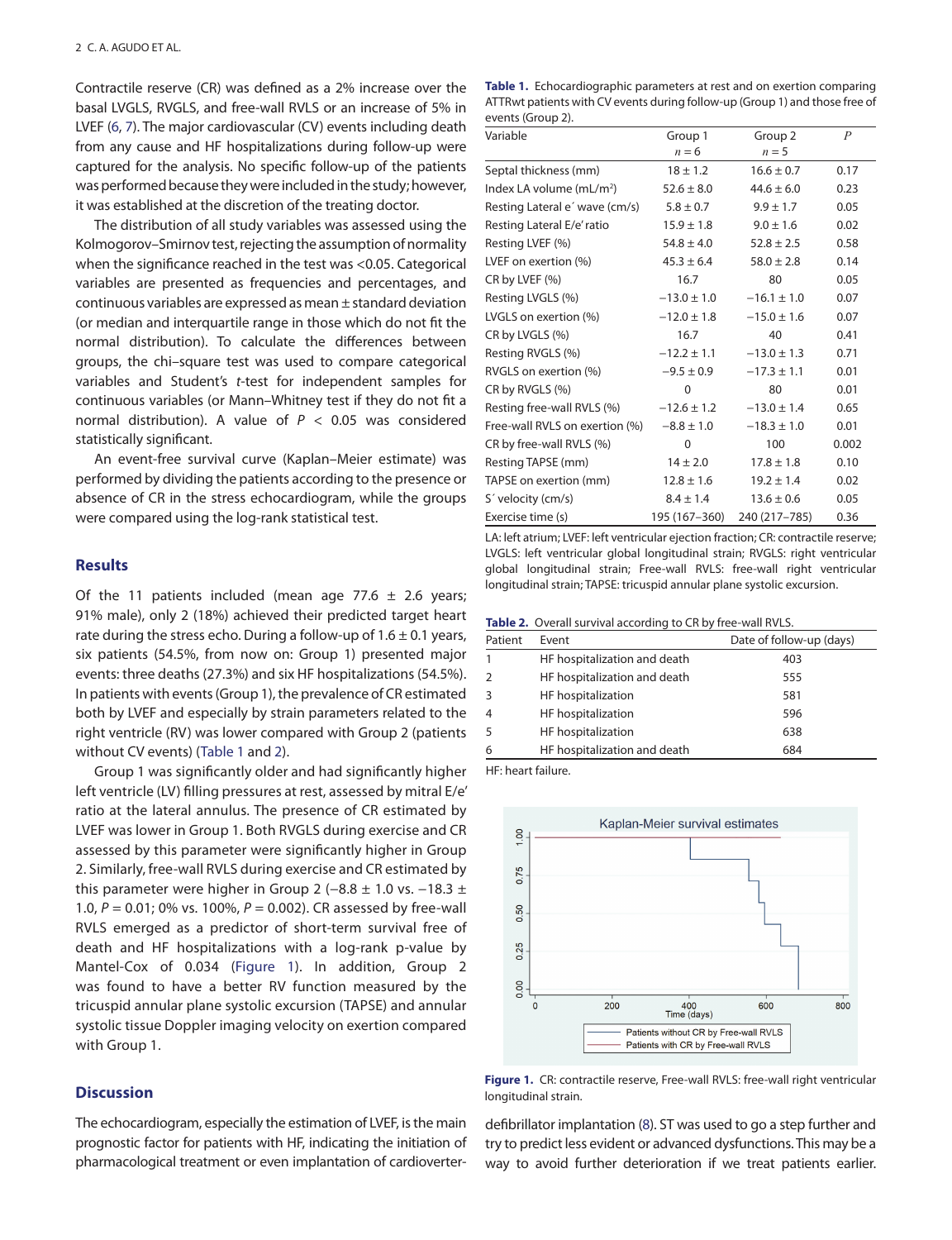<span id="page-2-7"></span>The CR is proved especially useful in patients with valvular heart disease (mainly aortic stenosis), and it is observed as a good prognostic factor, indicating surgery in patients with reduced LVEF, low flow, and low-gradient symptomatic aortic stenosis ([9](#page-3-1)). It was also used for diagnosis in patients with risk of CV toxicity due to chemotherapy and for initiation of preventive therapy against this toxicity ([10](#page-3-2)). Taking into account the use of ST as an early marker of LV dysfunction, as well as its prognostic value, we propose to apply it to patients with ATTRwt-CA, as estimating it through a stress test involves a low risk for the patient.

<span id="page-2-8"></span>To our knowledge, this is the first prospective cohort of patients with ATTRwt-CA evaluating the prognostic value of an exercise test in this population. According to the study results, stress echocardiography with strain analysis has an additional value in the identification of patients at risk of CV complications, with the presence of CR assessed by free-wall RVLS, resulting in a predictor of short-term survival events. Moreover, patients without events showed better values of RV echocardiographic parameters, especially with exercise. The measurement of RV function could be of great value in the prognostic evaluation of ATTRwt-CA patients, guiding and helping decide on the initiation of specific treatment for this disease. Further prospective and larger studies to confirm these results are needed.

Although this is a study with a small number of patients, which limits its application in clinical practice, and only a univariate analysis was performed, we believe that it can serve as a reference for the study of the value of this parameter in new series. We recognize as main limitations, besides the low sample size, the fact that even within our target population, many patients (83%) were excluded mainly due to AF, which is an important consideration for its daily clinical application. Moreover, there is no defined limit for the definition of CR, so it is variable in the literature. It is also noteworthy that the decrease in both LVEF and strain with exercise in these patients is contrary to normal physiological findings. This suggests, without being able to exclude errors in the measurement of these parameters as they were performed by experts in stress echocardiography, that there is a basal myocardial involvement even with normal LVEF that could justify the poor tolerance to exercise in this population. However, given that establishing the prognosis of these patients can be difficult in some cases, we consider this test to be objective data to establish the short-term prognosis in this disease or even justify the initiation of treatment specifically directed against ATTRwt-CA. We highlight the fact that despite the age of these patients, all the deaths recorded were of CV causes, mainly due to HF.

To conclude, stress echocardiography parameters could add a prognostic value in ATTRwt-CA, and free-wall RVLS CR appears to be a good predictor of event-free survival in this group of patients.

# **Acknowledgments**

We thank all the staff of Puerta de Hierro Hospital who have participated in the realization of this study.

## **Disclosure statement**

The authors report no relationships that could be construed as a conflict of interest.

# **Funding**

There was no funding involved.

# **Notes on contributors**

*Cristina Aguilera Agudo* At the time of the study a 3rd year resident physician at University Hospital of Puerta de Hierro, Majadahonda, Madrid, Spain.

*Vanessa Moñivas Palomero* MD, PhD, cardiologist specialized in cardiac imaging. University Hospital of Puerta de Hierro, Majadahonda, Madrid, Spain.

*Susana Mingo Santos* MD, PhD, cardiologist specialized in cardiac imaging. University Hospital of Puerta de Hierro, Majadahonda, Madrid, Spain.

*Esther González López* MD, PhD, cardiologist specialized in heart failure and inherited cardiac diseases. University Hospital of Puerta de Hierro, Majadahonda, Madrid, Spain.

#### **ORCID**

Cristina Aguilera Agudo Dhttp://orcid.org/0000-0002-8884-6478 Susana Mingo Santos Dhttp://orcid.org/0000-0002-4196-993X Esther González López Dhttp://orcid.org/0000-0003-4175-1487

## **References**

- <span id="page-2-0"></span>[1.](#page-0-0) Ong KC, Askew JW, Dispenzieri A, Maleszewski JJ, Klarich KW, Anavekar NS, et al. Abnormal stress echocardiography findings in cardiac amyloidosis. Amyloid. 2016;23:124–31. doi: [10.1080/13506129.2016.1176020](http://dx.doi.org/10.1080/13506129.2016.1176020)
- <span id="page-2-1"></span>[2.](#page-0-1) González-López E, Gallego-Delgado M, Guzzo-Merello G, de Haro-Del Moral FJ, Cobo-Marcos M, Robles C, et al. Wild-type transthyretin amyloidosis as a cause of heart failure with preserved ejection fraction. Eur Heart J. 2015;36:2585–94. doi: [10.1093/eurheartj/ehv338](http://dx.doi.org/10.1093/eurheartj/ehv338)
- <span id="page-2-2"></span>[3.](#page-0-2) Maurer MS, Bokhari S, Damy T, Dorbala S, Drachman BM, Fontana M, et al. Expert consensus recommendations for the suspicion and diagnosis of transthyretin cardiac amyloidosis. Circ Heart Fail. 2019;12:e006075. doi: [10.1161/CIRCHEARTFAILURE.119.006075](http://dx.doi.org/10.1161/CIRCHEARTFAILURE.119.006075)
- <span id="page-2-3"></span>[4.](#page-0-3) Bellavia D, Abraham TP, Pellikka PA, Al-Zahrani GB, Dispenzieri A, Oh JK, et al. Detection of left ventricular systolic dysfunction in cardiac amyloidosis with strain rate echocardiography. J Am Soc Echocardiogr. 2007;20:1194–202. doi: [10.1016/j.echo.2007.02.025](http://dx.doi.org/10.1016/j.echo.2007.02.025)
- <span id="page-2-4"></span>[5.](#page-0-4) Mitchell C, Rahko PS, Blauwet LA, Canaday B, Finstuen JA, Foster MC, et al. Guidelines for performing a comprehensive transthoracic echocardiographic examination in adults: recommendations from the American Society of Echocardiography. J Am Soc Echocardiogr. 2019;32:1–64. doi: [10.1016/j.echo.2018.06.004](http://dx.doi.org/10.1016/j.echo.2018.06.004)
- <span id="page-2-5"></span>[6.](#page-1-6) Plana JC, Galderisi M, Barac A, Ewer MS, Ky B, Scherrer-Crosbie M, et al. Expert consensus for multimodality imaging evaluation of adult patients during and after cancer therapy: a report from the American Society of Echocardiography and the European Association of Cardiovascular Imaging. J Am Soc Echocardiogr. 2014;27:911–39. doi: [10.1016/j.echo.2014.07.012](http://dx.doi.org/10.1016/j.echo.2014.07.012)
- <span id="page-2-6"></span>[7.](#page-1-7) Kloosterman M, Damman K, Van Veldhuisen DJ, Rienstra M, Maass AH. The importance of myocardial contractile reserve in